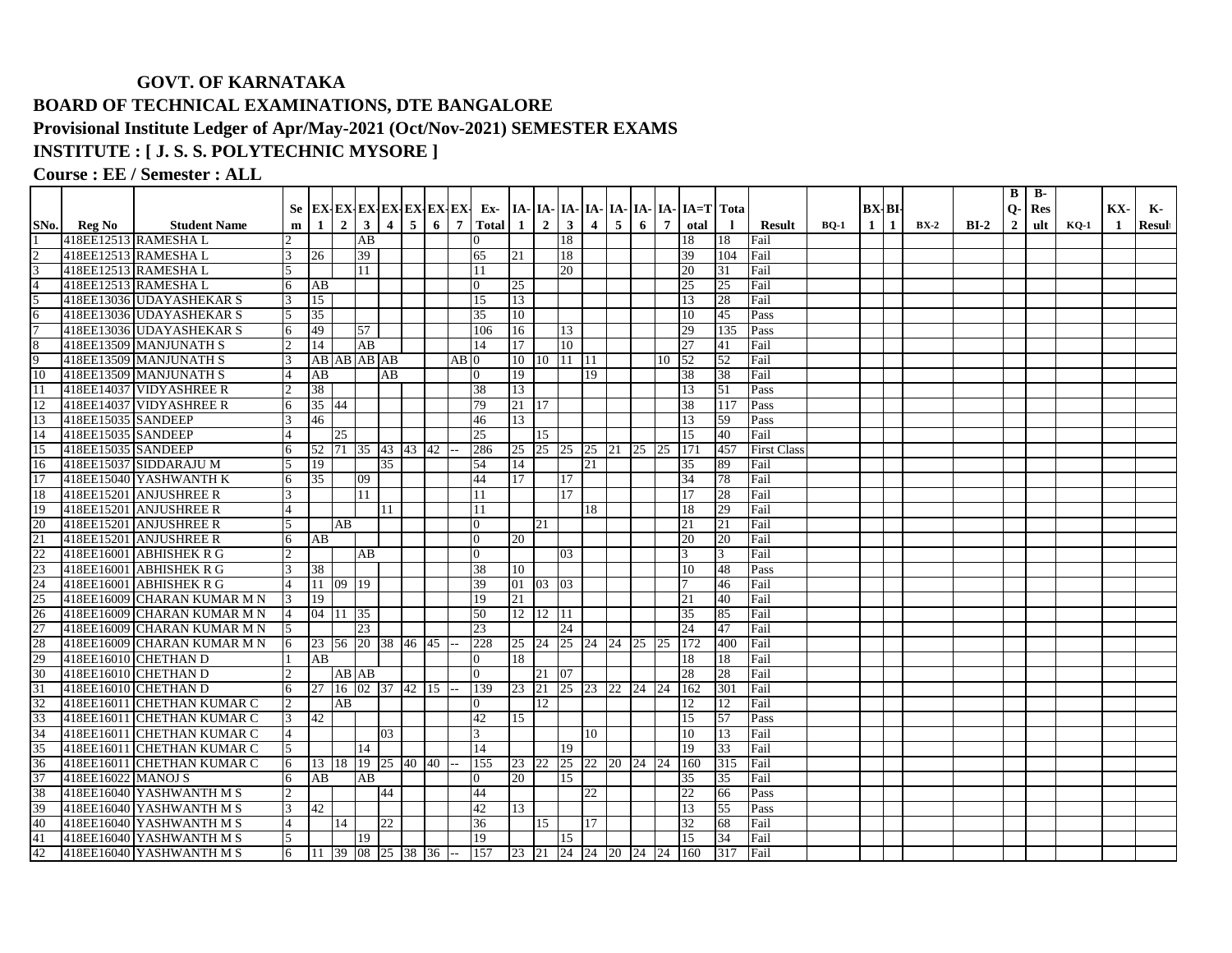| 43<br>49<br>418EE17003 BHARATH C S<br>49<br>21<br>70<br>Pass<br>6<br>21<br>44<br>418EE17019 PRAJWAL M V<br>09<br>11<br>11<br>20<br>Fail<br>45<br>418EE17019 PRAJWAL M V<br>44<br>AB<br>44<br>30<br>74<br>Fail<br>3<br>17<br>13<br>46<br>418EE17019 PRAJWAL M V<br>AB AB<br>$14 \overline{12}$<br>26<br>26<br>Fail<br>47<br>418EE17021 PRAMOD R<br>17<br>17<br>12<br>29<br>Fail<br>12<br>48<br>418EE17021 PRAMOD R<br>24<br>24<br>11.<br>35<br>Fail<br>l 11<br>49<br>418EE17021 PRAMOD R<br>10   15<br>25<br>19   14<br>Fail<br>AB<br>10<br>43<br>68<br>$\mathbf{R}$<br>50<br>418EE17021 PRAMOD R<br>02 19 35<br>18 14 15<br>103<br>Fail<br>56<br>47<br>23 23 24 22 20 24 24 160<br>51<br>10 15 04 43 47 40<br>159<br>319<br>418EE17021 PRAMOD R<br>6<br>Fail<br>52<br>418EE17022 PRANAV R NAIR<br>$00\,$<br>18<br>18<br>Fail<br>18<br>53<br>418EE17022 PRANAV R NAIR<br>AB AB<br>AB<br>17   16<br>19<br>52<br>52<br>Fail<br>4<br>54<br>418EE17022 PRANAV R NAIR<br>$\overline{22}$<br>38<br>$\overline{5}$<br>22<br>Fail<br>16<br>16<br>55<br>418EE17022 PRANAV R NAIR<br>25 AB 41 42 16<br>25 24 22 24 24<br>161<br>320<br>Fail<br>6<br>35<br>159<br>22<br><b>20</b> |      |
|-----------------------------------------------------------------------------------------------------------------------------------------------------------------------------------------------------------------------------------------------------------------------------------------------------------------------------------------------------------------------------------------------------------------------------------------------------------------------------------------------------------------------------------------------------------------------------------------------------------------------------------------------------------------------------------------------------------------------------------------------------------------------------------------------------------------------------------------------------------------------------------------------------------------------------------------------------------------------------------------------------------------------------------------------------------------------------------------------------------------------------------------------------------------------|------|
|                                                                                                                                                                                                                                                                                                                                                                                                                                                                                                                                                                                                                                                                                                                                                                                                                                                                                                                                                                                                                                                                                                                                                                       |      |
|                                                                                                                                                                                                                                                                                                                                                                                                                                                                                                                                                                                                                                                                                                                                                                                                                                                                                                                                                                                                                                                                                                                                                                       |      |
|                                                                                                                                                                                                                                                                                                                                                                                                                                                                                                                                                                                                                                                                                                                                                                                                                                                                                                                                                                                                                                                                                                                                                                       |      |
|                                                                                                                                                                                                                                                                                                                                                                                                                                                                                                                                                                                                                                                                                                                                                                                                                                                                                                                                                                                                                                                                                                                                                                       |      |
|                                                                                                                                                                                                                                                                                                                                                                                                                                                                                                                                                                                                                                                                                                                                                                                                                                                                                                                                                                                                                                                                                                                                                                       |      |
|                                                                                                                                                                                                                                                                                                                                                                                                                                                                                                                                                                                                                                                                                                                                                                                                                                                                                                                                                                                                                                                                                                                                                                       |      |
|                                                                                                                                                                                                                                                                                                                                                                                                                                                                                                                                                                                                                                                                                                                                                                                                                                                                                                                                                                                                                                                                                                                                                                       |      |
|                                                                                                                                                                                                                                                                                                                                                                                                                                                                                                                                                                                                                                                                                                                                                                                                                                                                                                                                                                                                                                                                                                                                                                       |      |
|                                                                                                                                                                                                                                                                                                                                                                                                                                                                                                                                                                                                                                                                                                                                                                                                                                                                                                                                                                                                                                                                                                                                                                       |      |
|                                                                                                                                                                                                                                                                                                                                                                                                                                                                                                                                                                                                                                                                                                                                                                                                                                                                                                                                                                                                                                                                                                                                                                       |      |
|                                                                                                                                                                                                                                                                                                                                                                                                                                                                                                                                                                                                                                                                                                                                                                                                                                                                                                                                                                                                                                                                                                                                                                       |      |
|                                                                                                                                                                                                                                                                                                                                                                                                                                                                                                                                                                                                                                                                                                                                                                                                                                                                                                                                                                                                                                                                                                                                                                       |      |
|                                                                                                                                                                                                                                                                                                                                                                                                                                                                                                                                                                                                                                                                                                                                                                                                                                                                                                                                                                                                                                                                                                                                                                       |      |
| 56<br>418EE17027 SHARATH KUMAR M N<br>10 <sup>10</sup><br>AB AB<br>11<br>21<br>21<br>Fail                                                                                                                                                                                                                                                                                                                                                                                                                                                                                                                                                                                                                                                                                                                                                                                                                                                                                                                                                                                                                                                                             |      |
| 57<br>$14 \mid 15$<br>418EE17027 SHARATH KUMAR M N<br>AB AB<br>29<br>29<br>Fail                                                                                                                                                                                                                                                                                                                                                                                                                                                                                                                                                                                                                                                                                                                                                                                                                                                                                                                                                                                                                                                                                       |      |
| 58<br>418EE17027 SHARATH KUMAR M N 3<br>18<br>18<br>Fail<br>AB<br>18                                                                                                                                                                                                                                                                                                                                                                                                                                                                                                                                                                                                                                                                                                                                                                                                                                                                                                                                                                                                                                                                                                  |      |
| 59<br>418EE17027 SHARATH KUMAR M N<br>AB AB<br>18   12<br>19<br>49<br>49<br>Fail<br>AB<br>15KA4KT AB<br>14                                                                                                                                                                                                                                                                                                                                                                                                                                                                                                                                                                                                                                                                                                                                                                                                                                                                                                                                                                                                                                                            | Fail |
| 418EE17033 SUJITHPRASAD P D<br>23<br>23<br>74<br>60<br>51<br>51<br>Pass<br>6                                                                                                                                                                                                                                                                                                                                                                                                                                                                                                                                                                                                                                                                                                                                                                                                                                                                                                                                                                                                                                                                                          |      |
| 61<br>20<br>55<br>418EE18001 BHARATH KT<br>35<br>35<br>20<br>Pass                                                                                                                                                                                                                                                                                                                                                                                                                                                                                                                                                                                                                                                                                                                                                                                                                                                                                                                                                                                                                                                                                                     |      |
| 58 49 09 38 42 42<br>24 24 25 24 23 24 24<br>62<br>418EE18001 BHARATH KT<br>238<br>168<br>406<br>Fail                                                                                                                                                                                                                                                                                                                                                                                                                                                                                                                                                                                                                                                                                                                                                                                                                                                                                                                                                                                                                                                                 |      |
| 63<br>418EE18002 BILVAPRASAD HK<br>12<br>16<br>Fail<br>05<br>15<br>20<br>28<br>48                                                                                                                                                                                                                                                                                                                                                                                                                                                                                                                                                                                                                                                                                                                                                                                                                                                                                                                                                                                                                                                                                     |      |
| 64<br>418EE18002 BILVAPRASAD HK<br>05<br>15   12<br>27<br>32<br>$00\,$<br>Fail                                                                                                                                                                                                                                                                                                                                                                                                                                                                                                                                                                                                                                                                                                                                                                                                                                                                                                                                                                                                                                                                                        |      |
| 65<br>44                                                                                                                                                                                                                                                                                                                                                                                                                                                                                                                                                                                                                                                                                                                                                                                                                                                                                                                                                                                                                                                                                                                                                              |      |
| 418EE18002 BILVAPRASAD H K<br>AB AB<br>16   12<br>55<br>Fail<br>3<br>11<br>11<br>16                                                                                                                                                                                                                                                                                                                                                                                                                                                                                                                                                                                                                                                                                                                                                                                                                                                                                                                                                                                                                                                                                   |      |
| 66<br>33<br>418EE18002 BILVAPRASAD HK<br>5<br>01<br>02<br>3<br>18<br>12<br>30<br>Fail                                                                                                                                                                                                                                                                                                                                                                                                                                                                                                                                                                                                                                                                                                                                                                                                                                                                                                                                                                                                                                                                                 |      |
| 22 22<br>25 21 22 24 24<br>67<br>418EE18002 BILVAPRASAD HK<br>45 19 09 34 36 40<br>183<br>160<br>343<br>Fail<br>6                                                                                                                                                                                                                                                                                                                                                                                                                                                                                                                                                                                                                                                                                                                                                                                                                                                                                                                                                                                                                                                     |      |
| 68<br>418EE18003 DHANUSH K<br>17<br>15<br>15<br>32<br>Fail<br>17                                                                                                                                                                                                                                                                                                                                                                                                                                                                                                                                                                                                                                                                                                                                                                                                                                                                                                                                                                                                                                                                                                      |      |
| 69<br>418EE18003 DHANUSH K<br>08<br>14<br>33<br>Fail<br>$00\,$<br>11<br>25                                                                                                                                                                                                                                                                                                                                                                                                                                                                                                                                                                                                                                                                                                                                                                                                                                                                                                                                                                                                                                                                                            |      |
| 70<br>92<br>418EE18003 DHANUSH K<br>22<br>00<br>$\vert$ 15<br>17<br>46<br>Fail<br>24<br>46<br>14                                                                                                                                                                                                                                                                                                                                                                                                                                                                                                                                                                                                                                                                                                                                                                                                                                                                                                                                                                                                                                                                      |      |
| 71<br>418EE18003 DHANUSH K<br>03<br>5<br>20<br>36<br>41<br>Fail<br>02<br><sup>16</sup>                                                                                                                                                                                                                                                                                                                                                                                                                                                                                                                                                                                                                                                                                                                                                                                                                                                                                                                                                                                                                                                                                |      |
| 72<br>24 22 22 24 24 159<br>37 11 09 34 41 16<br>23 20<br>307<br>Fail<br>418EE18003 DHANUSH K<br>6<br>148                                                                                                                                                                                                                                                                                                                                                                                                                                                                                                                                                                                                                                                                                                                                                                                                                                                                                                                                                                                                                                                             |      |
| 73<br>418EE18004 GAGAN S B<br>21 00 00<br>21<br>08 17<br>46<br>67<br>Fail<br>21                                                                                                                                                                                                                                                                                                                                                                                                                                                                                                                                                                                                                                                                                                                                                                                                                                                                                                                                                                                                                                                                                       |      |
| 74<br>30<br>18 17 17 15<br>418EE18004 GAGAN S B<br>14 16 00 00<br>67<br>97<br>Fail                                                                                                                                                                                                                                                                                                                                                                                                                                                                                                                                                                                                                                                                                                                                                                                                                                                                                                                                                                                                                                                                                    |      |
| 75<br>418EE18004 GAGAN S B<br>00 02<br>20   14<br>34<br>36<br>Fail                                                                                                                                                                                                                                                                                                                                                                                                                                                                                                                                                                                                                                                                                                                                                                                                                                                                                                                                                                                                                                                                                                    |      |
| 76<br><b>20</b><br>288<br>418EE18004 GAGAN S B<br>22<br>06 25 34 17<br>129<br>23<br>25 21 22<br>24 24 159<br>Fail<br>6<br>25                                                                                                                                                                                                                                                                                                                                                                                                                                                                                                                                                                                                                                                                                                                                                                                                                                                                                                                                                                                                                                          |      |
| 77<br>25 23<br>25<br>25 21 25<br>169<br>Fail<br>418EE18005 GIRISHGOWDA M M<br>AB AB AB AB AB AB<br>25 169<br>6<br>$\Omega$                                                                                                                                                                                                                                                                                                                                                                                                                                                                                                                                                                                                                                                                                                                                                                                                                                                                                                                                                                                                                                            |      |
| 78<br>25<br>25<br>25 24 25<br>418EE18007 HEMANTH ARADHYA<br>6<br>49<br>49<br>41 42<br>40 41<br>262<br>25<br>25<br>174<br>436<br><b>First Class</b>                                                                                                                                                                                                                                                                                                                                                                                                                                                                                                                                                                                                                                                                                                                                                                                                                                                                                                                                                                                                                    |      |
| 79<br>25 24<br>Fail<br>418EE18008 HEMANTH D<br>28<br>43<br>09<br>42<br>39<br>42<br>203<br>25 24<br>25<br>25<br>25<br>173<br>376<br>6                                                                                                                                                                                                                                                                                                                                                                                                                                                                                                                                                                                                                                                                                                                                                                                                                                                                                                                                                                                                                                  |      |
| 80<br>418EE18009 LIKHITH M NAYAKA<br>25 25<br>25<br>24 24<br>25<br>458<br><b>First Class</b><br>60 65<br>35 40 43<br>42<br>285<br>25 173<br>6                                                                                                                                                                                                                                                                                                                                                                                                                                                                                                                                                                                                                                                                                                                                                                                                                                                                                                                                                                                                                         |      |
| 81<br>418EE18010 MANEESH N<br>298<br>25 25<br>25<br>25<br>473<br>6<br>68<br>60<br>44 44<br>38<br>44<br>25<br>25<br>25<br>175<br>Distinction                                                                                                                                                                                                                                                                                                                                                                                                                                                                                                                                                                                                                                                                                                                                                                                                                                                                                                                                                                                                                           |      |
| 82<br>418EE18011 MANOJ KUMAR B<br>340<br>25 25<br>25<br>25<br>25<br>515<br>Distinction<br>6<br>70<br>81<br>57<br>42<br>46<br>44<br>25<br>25<br><sup>175</sup>                                                                                                                                                                                                                                                                                                                                                                                                                                                                                                                                                                                                                                                                                                                                                                                                                                                                                                                                                                                                         |      |
| 83<br>418EE18013 NAGANANDAN H M<br>35<br>17<br>52<br>5<br>35<br>Pass<br>17                                                                                                                                                                                                                                                                                                                                                                                                                                                                                                                                                                                                                                                                                                                                                                                                                                                                                                                                                                                                                                                                                            |      |
| 84<br>Fail<br>418EE18013 NAGANANDAN H M<br>17 44<br>39<br>40<br>212<br>25 24<br>25 24 24 24<br>382<br>6<br>37<br>35<br>24<br><b>170</b>                                                                                                                                                                                                                                                                                                                                                                                                                                                                                                                                                                                                                                                                                                                                                                                                                                                                                                                                                                                                                               |      |
|                                                                                                                                                                                                                                                                                                                                                                                                                                                                                                                                                                                                                                                                                                                                                                                                                                                                                                                                                                                                                                                                                                                                                                       |      |
| 85<br>25 23 23 25<br>25 170<br>398<br>418EE18014 NAVEEN C N<br>36 47<br>23 38 44 40<br>228<br>25 24<br>Fail<br>6                                                                                                                                                                                                                                                                                                                                                                                                                                                                                                                                                                                                                                                                                                                                                                                                                                                                                                                                                                                                                                                      |      |
| 86<br>418EE18015 PRAGATHIS<br>38<br>24 24 25 24 23<br>25<br>405<br>54 67 25 35<br>16<br>235<br>25<br><sup>170</sup><br>Fail<br>6                                                                                                                                                                                                                                                                                                                                                                                                                                                                                                                                                                                                                                                                                                                                                                                                                                                                                                                                                                                                                                      |      |
| 87<br>418EE18016 PRAJWAL H N<br>AB<br>10<br>10<br>10<br>Fail                                                                                                                                                                                                                                                                                                                                                                                                                                                                                                                                                                                                                                                                                                                                                                                                                                                                                                                                                                                                                                                                                                          |      |
| 88<br>418EE18016 PRAJWAL H N<br>AB<br>06<br>Fail<br>6<br>6.                                                                                                                                                                                                                                                                                                                                                                                                                                                                                                                                                                                                                                                                                                                                                                                                                                                                                                                                                                                                                                                                                                           |      |
| 89<br>418EE18016 PRAJWAL H N<br>35 18<br>18 13<br>22 70<br>176<br>Fail<br>25<br>28<br><sup>106</sup><br>17                                                                                                                                                                                                                                                                                                                                                                                                                                                                                                                                                                                                                                                                                                                                                                                                                                                                                                                                                                                                                                                            |      |
| 90<br>94 79 42 41 41 42<br>25 25 25 24 24 25 25 173<br>418EE18018 PRAJWAL S<br>339<br>512<br>Distinction<br>6<br>$-$                                                                                                                                                                                                                                                                                                                                                                                                                                                                                                                                                                                                                                                                                                                                                                                                                                                                                                                                                                                                                                                  |      |
| 91<br>AB<br>03<br>418EE18022 RAVI KUMAR A S<br>10<br>16<br>26<br>29<br>Fail<br>3                                                                                                                                                                                                                                                                                                                                                                                                                                                                                                                                                                                                                                                                                                                                                                                                                                                                                                                                                                                                                                                                                      |      |
| 92<br>23<br>418EE18022 RAVI KUMAR A S<br>AB AB<br>15 08<br>23<br>Fail<br>$\mathcal{D}_{\mathcal{L}}$<br>$\Omega$                                                                                                                                                                                                                                                                                                                                                                                                                                                                                                                                                                                                                                                                                                                                                                                                                                                                                                                                                                                                                                                      |      |
|                                                                                                                                                                                                                                                                                                                                                                                                                                                                                                                                                                                                                                                                                                                                                                                                                                                                                                                                                                                                                                                                                                                                                                       |      |
| 93<br>418EE18022 RAVI KUMAR A S<br>AB AB AB AB<br>10 10 11 11<br>42<br>42<br>Fail<br>3<br>$\Omega$                                                                                                                                                                                                                                                                                                                                                                                                                                                                                                                                                                                                                                                                                                                                                                                                                                                                                                                                                                                                                                                                    |      |
| 94<br>418EE18022 RAVI KUMAR A S<br>AB AB AB AB<br>19 21 16 11<br>5<br>67<br>67<br>Fail<br>$\Omega$                                                                                                                                                                                                                                                                                                                                                                                                                                                                                                                                                                                                                                                                                                                                                                                                                                                                                                                                                                                                                                                                    |      |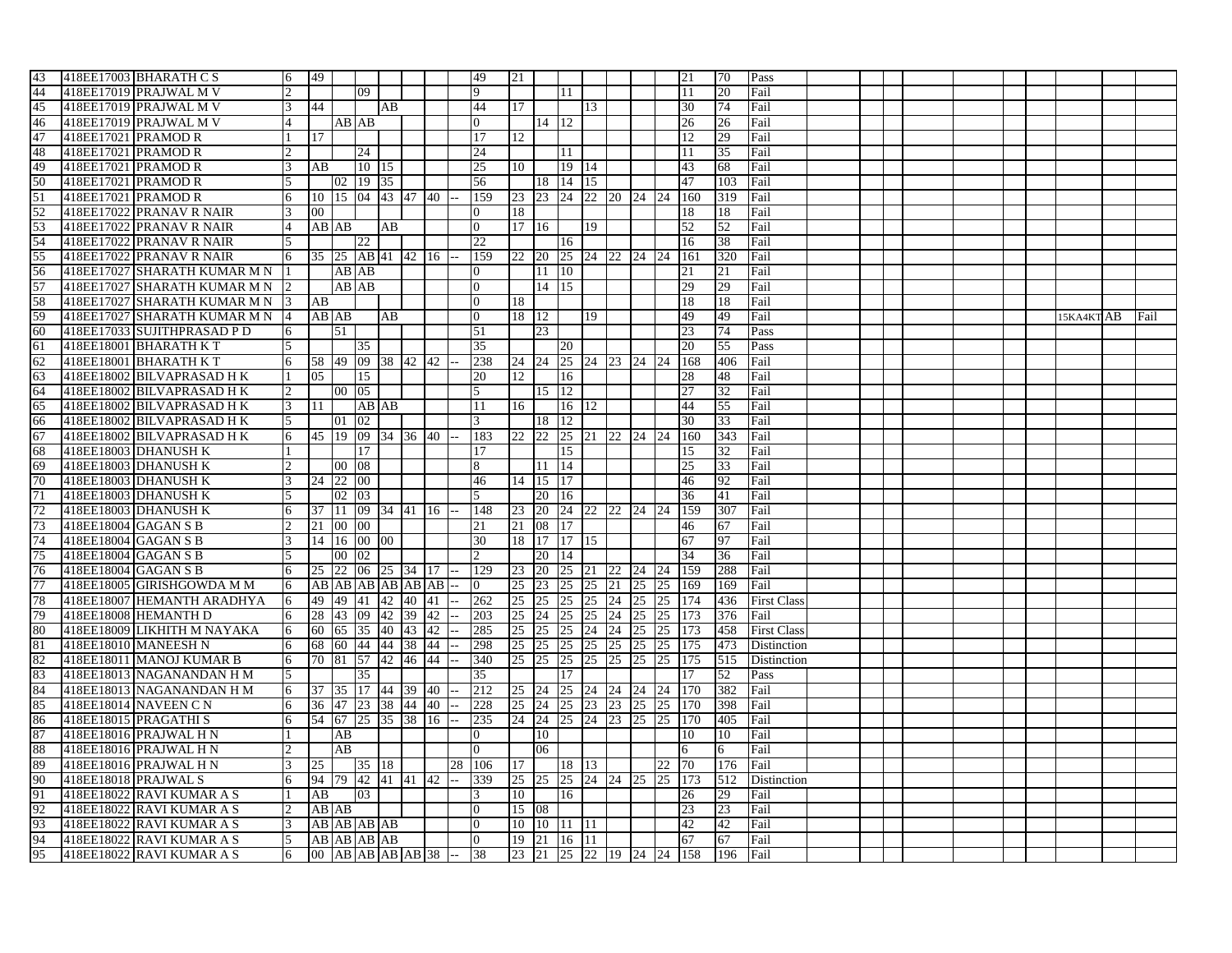| 418EE18023 RAVISHANKAR G<br>86 84 68 39 45 40 --<br>25 25 25 25 25 25 25 25 175<br>97<br>418EE18025 SHARATH H J<br>18<br>15<br>15<br>18<br>33<br>Fail<br>98<br><sup>27</sup><br>418EE18025 SHARATH H J<br>27<br>12<br>12<br>39<br>Fail<br>3.<br>99<br>17 35 39<br>23 20<br>418EE18025 SHARATH H J<br>91<br>25<br>159<br>Fail<br>68<br>100<br>418EE18025 SHARATH H J<br>20 35 13 37 40 38<br>183<br>25<br>24<br>165<br>348<br>Fail<br>101<br>418EE18026 SHASHANK KUMAR<br>20<br>20<br>14<br>14<br>34<br>Fail<br>102<br>418EE18026 SHASHANK KUMAR<br>62<br>18<br>92<br>Fail<br>5<br>26<br>36<br>12<br>30<br>24 21 25 24 24<br>103<br>418EE18026 SHASHANK KUMAR<br>42 46 06 36 38 45<br>213<br>23 21<br>162<br>375<br>Fail<br>6<br>23 25 24 23 24 24<br>104<br>418EE18027 SHASHI KUMAR C M<br>58 57 35 38 39 36<br>22<br>263<br><sup>165</sup><br>428<br><b>First Class</b><br>6<br>105<br>418EE18028 SHYLESH S<br>00 00<br>08 10<br>$\Omega$<br>18<br>18<br>Fail<br>$\overline{16}$<br>106<br>418EE18028 SHYLESH S<br>06<br>15<br>12<br>28<br>43<br>Fail<br>09<br>107<br>418EE18028 SHYLESH S<br>04 02 02 11<br>19<br>11 12 12 10<br>45<br>Fail<br>64<br>108<br>418EE18028 SHYLESH S<br>24 22 20 23 23<br>152<br>273<br>03 02 05 41 32 38<br>121<br>19 21<br>Fail<br>6<br>418EE18029 SRUJAN P<br>80 69 67 44 42 43<br>25 25 25 25 23 25 25 173<br>109<br>345<br>518<br>Distinction<br>110<br>418EE18030 SUHAS G S<br>46<br>46<br>09<br>55<br>Pass<br>19<br>111<br>13<br>07<br>418EE18030 SUHAS G S<br>13<br>20<br>Fail<br>112<br>418EE18030 SUHAS G S<br>52<br>52<br>Pass<br>14<br>14<br>66<br>113<br>418EE18030 SUHAS G S<br>45 58 45 44 40 36<br>268<br>23 23 25 24 23 24 24<br>166<br>434<br><b>First Class</b><br>6<br>114<br>418EE18031 VAISHNAVPUROHITH G 3<br>35<br>15<br>35<br>50<br>Pass<br>15<br>418EE18031 VAISHNAVPUROHITH G15<br>10 18 14<br>42<br>115<br>14 09 04<br>27<br>69<br>Fail<br>23 15 24 21 20 24 24<br>418EE18031 VAISHNAVPUROHITH G 16<br> 23   51   00   40   40   38   --<br><b>151</b><br>343<br>116<br>192<br>Fail<br>117<br>418EE18301 LINISH PUSHPAN V<br>15SC02M AB 17<br>$\Omega$<br>Fail<br>118<br>418EE18303 MANJUNATH R<br>$AB$ 07 $AB$ $AB$<br>18 10 12 12<br>52<br>59<br>15SC02M AB 16<br>4<br>7<br>Fail<br>Fail<br>67<br>119<br>418EE18303 MANJUNATH R<br>AB 05 AB AB<br>5<br>14 20 12 16<br>62<br>Fail<br>120<br>418EE18303 MANJUNATH R<br>06 22 AB 38 38 35 --<br>139<br>23 21<br>25 22 20 24 24<br>159<br>Fail<br>298<br>121<br>418EE19002 ADARSH S<br>11 AB 16<br>14 11 15<br>27<br>40<br>Fail<br>67<br>122<br>418EE19002 ADARSH S<br>11 19 05 07<br>11 16 14 13<br>42<br>54<br>96<br>Fail<br>418EE19005 CHANDRASHEKAR M<br>123<br>AB<br>$\overline{0}$<br>09<br>9<br>Fail<br>Q<br>124<br>418EE19005 CHANDRASHEKAR M<br>35 01<br>97<br>13<br>159<br>Fail<br>23<br>38<br>18   12<br>19<br>62<br>125<br>38<br>22 30<br>10<br>13   10<br>418EE19008 GNANAMURTHY N<br>90<br>33<br>123<br>Fail<br>126<br>15 11 12<br>418EE19012 HARSHA N<br>05 08 20<br>33<br>38<br>Fail<br>71<br>127<br>418EE19012 HARSHA N<br>08 AB AB 14<br>28 50<br>12 12 12 10<br>Fail<br>20<br>66<br>116<br>128<br>418EE19013 HARSHAVARDHAN L<br>13 22 AB<br>35<br>14 10 14<br>38<br>73<br>Fail<br>418EE19013 HARSHAVARDHAN L<br>133<br>129<br>41 AB<br>45<br>86<br>14 17<br>16<br>47<br>Fail<br>130<br>418EE19014 JAYANTH PRASAD C<br>42 27 17 16<br>AB 102<br>19   16  <br>16 16<br>88<br>190<br>21<br>Fail<br>3.<br>131<br>418EE19017 KRITHIK C<br>35   15  <br>50<br>17 09<br>26<br>Fail<br>76<br>132<br>418EE19017 KRITHIK C<br>01 29 12 24<br>14 16 13 14<br>57<br>123<br>Fail<br>66<br>133<br>418EE19018 NAVEEN K<br>35<br>09<br>44<br>16<br>14<br>30<br>74<br>Fail<br>134<br>418EE19019 NAVEENA K M<br>$00\,$<br>36<br>36<br>15<br>15<br>30<br>66<br>Fail<br>37<br>135<br>35<br>35<br>70<br>19<br>418EE19020 NOOTHAN P<br>18<br>107<br>Pass<br>136<br>418EE19021 PAVAN K S<br>35<br>35<br>13<br>13<br>48<br>Pass<br>137<br>25 35<br>19   12<br>418EE19021 PAVAN K S<br>10<br>70<br>17<br>48<br>118<br>Fail<br>37<br>138<br>418EE19023 SALOMAN<br>37<br>1.5<br>15<br>52<br>Pass |                                               |            |
|--------------------------------------------------------------------------------------------------------------------------------------------------------------------------------------------------------------------------------------------------------------------------------------------------------------------------------------------------------------------------------------------------------------------------------------------------------------------------------------------------------------------------------------------------------------------------------------------------------------------------------------------------------------------------------------------------------------------------------------------------------------------------------------------------------------------------------------------------------------------------------------------------------------------------------------------------------------------------------------------------------------------------------------------------------------------------------------------------------------------------------------------------------------------------------------------------------------------------------------------------------------------------------------------------------------------------------------------------------------------------------------------------------------------------------------------------------------------------------------------------------------------------------------------------------------------------------------------------------------------------------------------------------------------------------------------------------------------------------------------------------------------------------------------------------------------------------------------------------------------------------------------------------------------------------------------------------------------------------------------------------------------------------------------------------------------------------------------------------------------------------------------------------------------------------------------------------------------------------------------------------------------------------------------------------------------------------------------------------------------------------------------------------------------------------------------------------------------------------------------------------------------------------------------------------------------------------------------------------------------------------------------------------------------------------------------------------------------------------------------------------------------------------------------------------------------------------------------------------------------------------------------------------------------------------------------------------------------------------------------------------------------------------------------------------------------------------------------------------------------------------------------------------------------------------------------------------------------------------------------------------------------------------------------------------------------------------------------------------------------------------------------------------------------------------------------------------------------------------------------------------------------------------------------------------------------------------------------------------------------------------------------------------------------------------------------------------------------------------------------------------------------------------------------------------------------------------------------------------------------------------------------------------------------------------------------------------------------------------------------------------------------------------------------------------------------------------------------------|-----------------------------------------------|------------|
|                                                                                                                                                                                                                                                                                                                                                                                                                                                                                                                                                                                                                                                                                                                                                                                                                                                                                                                                                                                                                                                                                                                                                                                                                                                                                                                                                                                                                                                                                                                                                                                                                                                                                                                                                                                                                                                                                                                                                                                                                                                                                                                                                                                                                                                                                                                                                                                                                                                                                                                                                                                                                                                                                                                                                                                                                                                                                                                                                                                                                                                                                                                                                                                                                                                                                                                                                                                                                                                                                                                                                                                                                                                                                                                                                                                                                                                                                                                                                                                                                                                                                                  |                                               |            |
|                                                                                                                                                                                                                                                                                                                                                                                                                                                                                                                                                                                                                                                                                                                                                                                                                                                                                                                                                                                                                                                                                                                                                                                                                                                                                                                                                                                                                                                                                                                                                                                                                                                                                                                                                                                                                                                                                                                                                                                                                                                                                                                                                                                                                                                                                                                                                                                                                                                                                                                                                                                                                                                                                                                                                                                                                                                                                                                                                                                                                                                                                                                                                                                                                                                                                                                                                                                                                                                                                                                                                                                                                                                                                                                                                                                                                                                                                                                                                                                                                                                                                                  |                                               |            |
|                                                                                                                                                                                                                                                                                                                                                                                                                                                                                                                                                                                                                                                                                                                                                                                                                                                                                                                                                                                                                                                                                                                                                                                                                                                                                                                                                                                                                                                                                                                                                                                                                                                                                                                                                                                                                                                                                                                                                                                                                                                                                                                                                                                                                                                                                                                                                                                                                                                                                                                                                                                                                                                                                                                                                                                                                                                                                                                                                                                                                                                                                                                                                                                                                                                                                                                                                                                                                                                                                                                                                                                                                                                                                                                                                                                                                                                                                                                                                                                                                                                                                                  |                                               |            |
|                                                                                                                                                                                                                                                                                                                                                                                                                                                                                                                                                                                                                                                                                                                                                                                                                                                                                                                                                                                                                                                                                                                                                                                                                                                                                                                                                                                                                                                                                                                                                                                                                                                                                                                                                                                                                                                                                                                                                                                                                                                                                                                                                                                                                                                                                                                                                                                                                                                                                                                                                                                                                                                                                                                                                                                                                                                                                                                                                                                                                                                                                                                                                                                                                                                                                                                                                                                                                                                                                                                                                                                                                                                                                                                                                                                                                                                                                                                                                                                                                                                                                                  |                                               |            |
|                                                                                                                                                                                                                                                                                                                                                                                                                                                                                                                                                                                                                                                                                                                                                                                                                                                                                                                                                                                                                                                                                                                                                                                                                                                                                                                                                                                                                                                                                                                                                                                                                                                                                                                                                                                                                                                                                                                                                                                                                                                                                                                                                                                                                                                                                                                                                                                                                                                                                                                                                                                                                                                                                                                                                                                                                                                                                                                                                                                                                                                                                                                                                                                                                                                                                                                                                                                                                                                                                                                                                                                                                                                                                                                                                                                                                                                                                                                                                                                                                                                                                                  |                                               |            |
|                                                                                                                                                                                                                                                                                                                                                                                                                                                                                                                                                                                                                                                                                                                                                                                                                                                                                                                                                                                                                                                                                                                                                                                                                                                                                                                                                                                                                                                                                                                                                                                                                                                                                                                                                                                                                                                                                                                                                                                                                                                                                                                                                                                                                                                                                                                                                                                                                                                                                                                                                                                                                                                                                                                                                                                                                                                                                                                                                                                                                                                                                                                                                                                                                                                                                                                                                                                                                                                                                                                                                                                                                                                                                                                                                                                                                                                                                                                                                                                                                                                                                                  |                                               |            |
|                                                                                                                                                                                                                                                                                                                                                                                                                                                                                                                                                                                                                                                                                                                                                                                                                                                                                                                                                                                                                                                                                                                                                                                                                                                                                                                                                                                                                                                                                                                                                                                                                                                                                                                                                                                                                                                                                                                                                                                                                                                                                                                                                                                                                                                                                                                                                                                                                                                                                                                                                                                                                                                                                                                                                                                                                                                                                                                                                                                                                                                                                                                                                                                                                                                                                                                                                                                                                                                                                                                                                                                                                                                                                                                                                                                                                                                                                                                                                                                                                                                                                                  |                                               |            |
|                                                                                                                                                                                                                                                                                                                                                                                                                                                                                                                                                                                                                                                                                                                                                                                                                                                                                                                                                                                                                                                                                                                                                                                                                                                                                                                                                                                                                                                                                                                                                                                                                                                                                                                                                                                                                                                                                                                                                                                                                                                                                                                                                                                                                                                                                                                                                                                                                                                                                                                                                                                                                                                                                                                                                                                                                                                                                                                                                                                                                                                                                                                                                                                                                                                                                                                                                                                                                                                                                                                                                                                                                                                                                                                                                                                                                                                                                                                                                                                                                                                                                                  |                                               |            |
|                                                                                                                                                                                                                                                                                                                                                                                                                                                                                                                                                                                                                                                                                                                                                                                                                                                                                                                                                                                                                                                                                                                                                                                                                                                                                                                                                                                                                                                                                                                                                                                                                                                                                                                                                                                                                                                                                                                                                                                                                                                                                                                                                                                                                                                                                                                                                                                                                                                                                                                                                                                                                                                                                                                                                                                                                                                                                                                                                                                                                                                                                                                                                                                                                                                                                                                                                                                                                                                                                                                                                                                                                                                                                                                                                                                                                                                                                                                                                                                                                                                                                                  |                                               |            |
|                                                                                                                                                                                                                                                                                                                                                                                                                                                                                                                                                                                                                                                                                                                                                                                                                                                                                                                                                                                                                                                                                                                                                                                                                                                                                                                                                                                                                                                                                                                                                                                                                                                                                                                                                                                                                                                                                                                                                                                                                                                                                                                                                                                                                                                                                                                                                                                                                                                                                                                                                                                                                                                                                                                                                                                                                                                                                                                                                                                                                                                                                                                                                                                                                                                                                                                                                                                                                                                                                                                                                                                                                                                                                                                                                                                                                                                                                                                                                                                                                                                                                                  |                                               |            |
|                                                                                                                                                                                                                                                                                                                                                                                                                                                                                                                                                                                                                                                                                                                                                                                                                                                                                                                                                                                                                                                                                                                                                                                                                                                                                                                                                                                                                                                                                                                                                                                                                                                                                                                                                                                                                                                                                                                                                                                                                                                                                                                                                                                                                                                                                                                                                                                                                                                                                                                                                                                                                                                                                                                                                                                                                                                                                                                                                                                                                                                                                                                                                                                                                                                                                                                                                                                                                                                                                                                                                                                                                                                                                                                                                                                                                                                                                                                                                                                                                                                                                                  |                                               |            |
|                                                                                                                                                                                                                                                                                                                                                                                                                                                                                                                                                                                                                                                                                                                                                                                                                                                                                                                                                                                                                                                                                                                                                                                                                                                                                                                                                                                                                                                                                                                                                                                                                                                                                                                                                                                                                                                                                                                                                                                                                                                                                                                                                                                                                                                                                                                                                                                                                                                                                                                                                                                                                                                                                                                                                                                                                                                                                                                                                                                                                                                                                                                                                                                                                                                                                                                                                                                                                                                                                                                                                                                                                                                                                                                                                                                                                                                                                                                                                                                                                                                                                                  |                                               |            |
|                                                                                                                                                                                                                                                                                                                                                                                                                                                                                                                                                                                                                                                                                                                                                                                                                                                                                                                                                                                                                                                                                                                                                                                                                                                                                                                                                                                                                                                                                                                                                                                                                                                                                                                                                                                                                                                                                                                                                                                                                                                                                                                                                                                                                                                                                                                                                                                                                                                                                                                                                                                                                                                                                                                                                                                                                                                                                                                                                                                                                                                                                                                                                                                                                                                                                                                                                                                                                                                                                                                                                                                                                                                                                                                                                                                                                                                                                                                                                                                                                                                                                                  |                                               |            |
|                                                                                                                                                                                                                                                                                                                                                                                                                                                                                                                                                                                                                                                                                                                                                                                                                                                                                                                                                                                                                                                                                                                                                                                                                                                                                                                                                                                                                                                                                                                                                                                                                                                                                                                                                                                                                                                                                                                                                                                                                                                                                                                                                                                                                                                                                                                                                                                                                                                                                                                                                                                                                                                                                                                                                                                                                                                                                                                                                                                                                                                                                                                                                                                                                                                                                                                                                                                                                                                                                                                                                                                                                                                                                                                                                                                                                                                                                                                                                                                                                                                                                                  |                                               |            |
|                                                                                                                                                                                                                                                                                                                                                                                                                                                                                                                                                                                                                                                                                                                                                                                                                                                                                                                                                                                                                                                                                                                                                                                                                                                                                                                                                                                                                                                                                                                                                                                                                                                                                                                                                                                                                                                                                                                                                                                                                                                                                                                                                                                                                                                                                                                                                                                                                                                                                                                                                                                                                                                                                                                                                                                                                                                                                                                                                                                                                                                                                                                                                                                                                                                                                                                                                                                                                                                                                                                                                                                                                                                                                                                                                                                                                                                                                                                                                                                                                                                                                                  |                                               |            |
|                                                                                                                                                                                                                                                                                                                                                                                                                                                                                                                                                                                                                                                                                                                                                                                                                                                                                                                                                                                                                                                                                                                                                                                                                                                                                                                                                                                                                                                                                                                                                                                                                                                                                                                                                                                                                                                                                                                                                                                                                                                                                                                                                                                                                                                                                                                                                                                                                                                                                                                                                                                                                                                                                                                                                                                                                                                                                                                                                                                                                                                                                                                                                                                                                                                                                                                                                                                                                                                                                                                                                                                                                                                                                                                                                                                                                                                                                                                                                                                                                                                                                                  |                                               |            |
|                                                                                                                                                                                                                                                                                                                                                                                                                                                                                                                                                                                                                                                                                                                                                                                                                                                                                                                                                                                                                                                                                                                                                                                                                                                                                                                                                                                                                                                                                                                                                                                                                                                                                                                                                                                                                                                                                                                                                                                                                                                                                                                                                                                                                                                                                                                                                                                                                                                                                                                                                                                                                                                                                                                                                                                                                                                                                                                                                                                                                                                                                                                                                                                                                                                                                                                                                                                                                                                                                                                                                                                                                                                                                                                                                                                                                                                                                                                                                                                                                                                                                                  |                                               |            |
|                                                                                                                                                                                                                                                                                                                                                                                                                                                                                                                                                                                                                                                                                                                                                                                                                                                                                                                                                                                                                                                                                                                                                                                                                                                                                                                                                                                                                                                                                                                                                                                                                                                                                                                                                                                                                                                                                                                                                                                                                                                                                                                                                                                                                                                                                                                                                                                                                                                                                                                                                                                                                                                                                                                                                                                                                                                                                                                                                                                                                                                                                                                                                                                                                                                                                                                                                                                                                                                                                                                                                                                                                                                                                                                                                                                                                                                                                                                                                                                                                                                                                                  |                                               |            |
|                                                                                                                                                                                                                                                                                                                                                                                                                                                                                                                                                                                                                                                                                                                                                                                                                                                                                                                                                                                                                                                                                                                                                                                                                                                                                                                                                                                                                                                                                                                                                                                                                                                                                                                                                                                                                                                                                                                                                                                                                                                                                                                                                                                                                                                                                                                                                                                                                                                                                                                                                                                                                                                                                                                                                                                                                                                                                                                                                                                                                                                                                                                                                                                                                                                                                                                                                                                                                                                                                                                                                                                                                                                                                                                                                                                                                                                                                                                                                                                                                                                                                                  |                                               |            |
|                                                                                                                                                                                                                                                                                                                                                                                                                                                                                                                                                                                                                                                                                                                                                                                                                                                                                                                                                                                                                                                                                                                                                                                                                                                                                                                                                                                                                                                                                                                                                                                                                                                                                                                                                                                                                                                                                                                                                                                                                                                                                                                                                                                                                                                                                                                                                                                                                                                                                                                                                                                                                                                                                                                                                                                                                                                                                                                                                                                                                                                                                                                                                                                                                                                                                                                                                                                                                                                                                                                                                                                                                                                                                                                                                                                                                                                                                                                                                                                                                                                                                                  |                                               |            |
|                                                                                                                                                                                                                                                                                                                                                                                                                                                                                                                                                                                                                                                                                                                                                                                                                                                                                                                                                                                                                                                                                                                                                                                                                                                                                                                                                                                                                                                                                                                                                                                                                                                                                                                                                                                                                                                                                                                                                                                                                                                                                                                                                                                                                                                                                                                                                                                                                                                                                                                                                                                                                                                                                                                                                                                                                                                                                                                                                                                                                                                                                                                                                                                                                                                                                                                                                                                                                                                                                                                                                                                                                                                                                                                                                                                                                                                                                                                                                                                                                                                                                                  |                                               |            |
|                                                                                                                                                                                                                                                                                                                                                                                                                                                                                                                                                                                                                                                                                                                                                                                                                                                                                                                                                                                                                                                                                                                                                                                                                                                                                                                                                                                                                                                                                                                                                                                                                                                                                                                                                                                                                                                                                                                                                                                                                                                                                                                                                                                                                                                                                                                                                                                                                                                                                                                                                                                                                                                                                                                                                                                                                                                                                                                                                                                                                                                                                                                                                                                                                                                                                                                                                                                                                                                                                                                                                                                                                                                                                                                                                                                                                                                                                                                                                                                                                                                                                                  |                                               |            |
|                                                                                                                                                                                                                                                                                                                                                                                                                                                                                                                                                                                                                                                                                                                                                                                                                                                                                                                                                                                                                                                                                                                                                                                                                                                                                                                                                                                                                                                                                                                                                                                                                                                                                                                                                                                                                                                                                                                                                                                                                                                                                                                                                                                                                                                                                                                                                                                                                                                                                                                                                                                                                                                                                                                                                                                                                                                                                                                                                                                                                                                                                                                                                                                                                                                                                                                                                                                                                                                                                                                                                                                                                                                                                                                                                                                                                                                                                                                                                                                                                                                                                                  |                                               |            |
|                                                                                                                                                                                                                                                                                                                                                                                                                                                                                                                                                                                                                                                                                                                                                                                                                                                                                                                                                                                                                                                                                                                                                                                                                                                                                                                                                                                                                                                                                                                                                                                                                                                                                                                                                                                                                                                                                                                                                                                                                                                                                                                                                                                                                                                                                                                                                                                                                                                                                                                                                                                                                                                                                                                                                                                                                                                                                                                                                                                                                                                                                                                                                                                                                                                                                                                                                                                                                                                                                                                                                                                                                                                                                                                                                                                                                                                                                                                                                                                                                                                                                                  |                                               |            |
|                                                                                                                                                                                                                                                                                                                                                                                                                                                                                                                                                                                                                                                                                                                                                                                                                                                                                                                                                                                                                                                                                                                                                                                                                                                                                                                                                                                                                                                                                                                                                                                                                                                                                                                                                                                                                                                                                                                                                                                                                                                                                                                                                                                                                                                                                                                                                                                                                                                                                                                                                                                                                                                                                                                                                                                                                                                                                                                                                                                                                                                                                                                                                                                                                                                                                                                                                                                                                                                                                                                                                                                                                                                                                                                                                                                                                                                                                                                                                                                                                                                                                                  |                                               |            |
|                                                                                                                                                                                                                                                                                                                                                                                                                                                                                                                                                                                                                                                                                                                                                                                                                                                                                                                                                                                                                                                                                                                                                                                                                                                                                                                                                                                                                                                                                                                                                                                                                                                                                                                                                                                                                                                                                                                                                                                                                                                                                                                                                                                                                                                                                                                                                                                                                                                                                                                                                                                                                                                                                                                                                                                                                                                                                                                                                                                                                                                                                                                                                                                                                                                                                                                                                                                                                                                                                                                                                                                                                                                                                                                                                                                                                                                                                                                                                                                                                                                                                                  |                                               |            |
|                                                                                                                                                                                                                                                                                                                                                                                                                                                                                                                                                                                                                                                                                                                                                                                                                                                                                                                                                                                                                                                                                                                                                                                                                                                                                                                                                                                                                                                                                                                                                                                                                                                                                                                                                                                                                                                                                                                                                                                                                                                                                                                                                                                                                                                                                                                                                                                                                                                                                                                                                                                                                                                                                                                                                                                                                                                                                                                                                                                                                                                                                                                                                                                                                                                                                                                                                                                                                                                                                                                                                                                                                                                                                                                                                                                                                                                                                                                                                                                                                                                                                                  |                                               |            |
|                                                                                                                                                                                                                                                                                                                                                                                                                                                                                                                                                                                                                                                                                                                                                                                                                                                                                                                                                                                                                                                                                                                                                                                                                                                                                                                                                                                                                                                                                                                                                                                                                                                                                                                                                                                                                                                                                                                                                                                                                                                                                                                                                                                                                                                                                                                                                                                                                                                                                                                                                                                                                                                                                                                                                                                                                                                                                                                                                                                                                                                                                                                                                                                                                                                                                                                                                                                                                                                                                                                                                                                                                                                                                                                                                                                                                                                                                                                                                                                                                                                                                                  |                                               |            |
|                                                                                                                                                                                                                                                                                                                                                                                                                                                                                                                                                                                                                                                                                                                                                                                                                                                                                                                                                                                                                                                                                                                                                                                                                                                                                                                                                                                                                                                                                                                                                                                                                                                                                                                                                                                                                                                                                                                                                                                                                                                                                                                                                                                                                                                                                                                                                                                                                                                                                                                                                                                                                                                                                                                                                                                                                                                                                                                                                                                                                                                                                                                                                                                                                                                                                                                                                                                                                                                                                                                                                                                                                                                                                                                                                                                                                                                                                                                                                                                                                                                                                                  |                                               |            |
|                                                                                                                                                                                                                                                                                                                                                                                                                                                                                                                                                                                                                                                                                                                                                                                                                                                                                                                                                                                                                                                                                                                                                                                                                                                                                                                                                                                                                                                                                                                                                                                                                                                                                                                                                                                                                                                                                                                                                                                                                                                                                                                                                                                                                                                                                                                                                                                                                                                                                                                                                                                                                                                                                                                                                                                                                                                                                                                                                                                                                                                                                                                                                                                                                                                                                                                                                                                                                                                                                                                                                                                                                                                                                                                                                                                                                                                                                                                                                                                                                                                                                                  |                                               |            |
|                                                                                                                                                                                                                                                                                                                                                                                                                                                                                                                                                                                                                                                                                                                                                                                                                                                                                                                                                                                                                                                                                                                                                                                                                                                                                                                                                                                                                                                                                                                                                                                                                                                                                                                                                                                                                                                                                                                                                                                                                                                                                                                                                                                                                                                                                                                                                                                                                                                                                                                                                                                                                                                                                                                                                                                                                                                                                                                                                                                                                                                                                                                                                                                                                                                                                                                                                                                                                                                                                                                                                                                                                                                                                                                                                                                                                                                                                                                                                                                                                                                                                                  |                                               |            |
|                                                                                                                                                                                                                                                                                                                                                                                                                                                                                                                                                                                                                                                                                                                                                                                                                                                                                                                                                                                                                                                                                                                                                                                                                                                                                                                                                                                                                                                                                                                                                                                                                                                                                                                                                                                                                                                                                                                                                                                                                                                                                                                                                                                                                                                                                                                                                                                                                                                                                                                                                                                                                                                                                                                                                                                                                                                                                                                                                                                                                                                                                                                                                                                                                                                                                                                                                                                                                                                                                                                                                                                                                                                                                                                                                                                                                                                                                                                                                                                                                                                                                                  |                                               |            |
|                                                                                                                                                                                                                                                                                                                                                                                                                                                                                                                                                                                                                                                                                                                                                                                                                                                                                                                                                                                                                                                                                                                                                                                                                                                                                                                                                                                                                                                                                                                                                                                                                                                                                                                                                                                                                                                                                                                                                                                                                                                                                                                                                                                                                                                                                                                                                                                                                                                                                                                                                                                                                                                                                                                                                                                                                                                                                                                                                                                                                                                                                                                                                                                                                                                                                                                                                                                                                                                                                                                                                                                                                                                                                                                                                                                                                                                                                                                                                                                                                                                                                                  |                                               |            |
|                                                                                                                                                                                                                                                                                                                                                                                                                                                                                                                                                                                                                                                                                                                                                                                                                                                                                                                                                                                                                                                                                                                                                                                                                                                                                                                                                                                                                                                                                                                                                                                                                                                                                                                                                                                                                                                                                                                                                                                                                                                                                                                                                                                                                                                                                                                                                                                                                                                                                                                                                                                                                                                                                                                                                                                                                                                                                                                                                                                                                                                                                                                                                                                                                                                                                                                                                                                                                                                                                                                                                                                                                                                                                                                                                                                                                                                                                                                                                                                                                                                                                                  |                                               |            |
|                                                                                                                                                                                                                                                                                                                                                                                                                                                                                                                                                                                                                                                                                                                                                                                                                                                                                                                                                                                                                                                                                                                                                                                                                                                                                                                                                                                                                                                                                                                                                                                                                                                                                                                                                                                                                                                                                                                                                                                                                                                                                                                                                                                                                                                                                                                                                                                                                                                                                                                                                                                                                                                                                                                                                                                                                                                                                                                                                                                                                                                                                                                                                                                                                                                                                                                                                                                                                                                                                                                                                                                                                                                                                                                                                                                                                                                                                                                                                                                                                                                                                                  |                                               |            |
|                                                                                                                                                                                                                                                                                                                                                                                                                                                                                                                                                                                                                                                                                                                                                                                                                                                                                                                                                                                                                                                                                                                                                                                                                                                                                                                                                                                                                                                                                                                                                                                                                                                                                                                                                                                                                                                                                                                                                                                                                                                                                                                                                                                                                                                                                                                                                                                                                                                                                                                                                                                                                                                                                                                                                                                                                                                                                                                                                                                                                                                                                                                                                                                                                                                                                                                                                                                                                                                                                                                                                                                                                                                                                                                                                                                                                                                                                                                                                                                                                                                                                                  |                                               |            |
|                                                                                                                                                                                                                                                                                                                                                                                                                                                                                                                                                                                                                                                                                                                                                                                                                                                                                                                                                                                                                                                                                                                                                                                                                                                                                                                                                                                                                                                                                                                                                                                                                                                                                                                                                                                                                                                                                                                                                                                                                                                                                                                                                                                                                                                                                                                                                                                                                                                                                                                                                                                                                                                                                                                                                                                                                                                                                                                                                                                                                                                                                                                                                                                                                                                                                                                                                                                                                                                                                                                                                                                                                                                                                                                                                                                                                                                                                                                                                                                                                                                                                                  |                                               |            |
|                                                                                                                                                                                                                                                                                                                                                                                                                                                                                                                                                                                                                                                                                                                                                                                                                                                                                                                                                                                                                                                                                                                                                                                                                                                                                                                                                                                                                                                                                                                                                                                                                                                                                                                                                                                                                                                                                                                                                                                                                                                                                                                                                                                                                                                                                                                                                                                                                                                                                                                                                                                                                                                                                                                                                                                                                                                                                                                                                                                                                                                                                                                                                                                                                                                                                                                                                                                                                                                                                                                                                                                                                                                                                                                                                                                                                                                                                                                                                                                                                                                                                                  |                                               |            |
|                                                                                                                                                                                                                                                                                                                                                                                                                                                                                                                                                                                                                                                                                                                                                                                                                                                                                                                                                                                                                                                                                                                                                                                                                                                                                                                                                                                                                                                                                                                                                                                                                                                                                                                                                                                                                                                                                                                                                                                                                                                                                                                                                                                                                                                                                                                                                                                                                                                                                                                                                                                                                                                                                                                                                                                                                                                                                                                                                                                                                                                                                                                                                                                                                                                                                                                                                                                                                                                                                                                                                                                                                                                                                                                                                                                                                                                                                                                                                                                                                                                                                                  |                                               |            |
|                                                                                                                                                                                                                                                                                                                                                                                                                                                                                                                                                                                                                                                                                                                                                                                                                                                                                                                                                                                                                                                                                                                                                                                                                                                                                                                                                                                                                                                                                                                                                                                                                                                                                                                                                                                                                                                                                                                                                                                                                                                                                                                                                                                                                                                                                                                                                                                                                                                                                                                                                                                                                                                                                                                                                                                                                                                                                                                                                                                                                                                                                                                                                                                                                                                                                                                                                                                                                                                                                                                                                                                                                                                                                                                                                                                                                                                                                                                                                                                                                                                                                                  |                                               |            |
|                                                                                                                                                                                                                                                                                                                                                                                                                                                                                                                                                                                                                                                                                                                                                                                                                                                                                                                                                                                                                                                                                                                                                                                                                                                                                                                                                                                                                                                                                                                                                                                                                                                                                                                                                                                                                                                                                                                                                                                                                                                                                                                                                                                                                                                                                                                                                                                                                                                                                                                                                                                                                                                                                                                                                                                                                                                                                                                                                                                                                                                                                                                                                                                                                                                                                                                                                                                                                                                                                                                                                                                                                                                                                                                                                                                                                                                                                                                                                                                                                                                                                                  |                                               |            |
|                                                                                                                                                                                                                                                                                                                                                                                                                                                                                                                                                                                                                                                                                                                                                                                                                                                                                                                                                                                                                                                                                                                                                                                                                                                                                                                                                                                                                                                                                                                                                                                                                                                                                                                                                                                                                                                                                                                                                                                                                                                                                                                                                                                                                                                                                                                                                                                                                                                                                                                                                                                                                                                                                                                                                                                                                                                                                                                                                                                                                                                                                                                                                                                                                                                                                                                                                                                                                                                                                                                                                                                                                                                                                                                                                                                                                                                                                                                                                                                                                                                                                                  |                                               |            |
|                                                                                                                                                                                                                                                                                                                                                                                                                                                                                                                                                                                                                                                                                                                                                                                                                                                                                                                                                                                                                                                                                                                                                                                                                                                                                                                                                                                                                                                                                                                                                                                                                                                                                                                                                                                                                                                                                                                                                                                                                                                                                                                                                                                                                                                                                                                                                                                                                                                                                                                                                                                                                                                                                                                                                                                                                                                                                                                                                                                                                                                                                                                                                                                                                                                                                                                                                                                                                                                                                                                                                                                                                                                                                                                                                                                                                                                                                                                                                                                                                                                                                                  |                                               |            |
|                                                                                                                                                                                                                                                                                                                                                                                                                                                                                                                                                                                                                                                                                                                                                                                                                                                                                                                                                                                                                                                                                                                                                                                                                                                                                                                                                                                                                                                                                                                                                                                                                                                                                                                                                                                                                                                                                                                                                                                                                                                                                                                                                                                                                                                                                                                                                                                                                                                                                                                                                                                                                                                                                                                                                                                                                                                                                                                                                                                                                                                                                                                                                                                                                                                                                                                                                                                                                                                                                                                                                                                                                                                                                                                                                                                                                                                                                                                                                                                                                                                                                                  |                                               |            |
|                                                                                                                                                                                                                                                                                                                                                                                                                                                                                                                                                                                                                                                                                                                                                                                                                                                                                                                                                                                                                                                                                                                                                                                                                                                                                                                                                                                                                                                                                                                                                                                                                                                                                                                                                                                                                                                                                                                                                                                                                                                                                                                                                                                                                                                                                                                                                                                                                                                                                                                                                                                                                                                                                                                                                                                                                                                                                                                                                                                                                                                                                                                                                                                                                                                                                                                                                                                                                                                                                                                                                                                                                                                                                                                                                                                                                                                                                                                                                                                                                                                                                                  | $\mathcal{D}_{\mathcal{L}}$                   |            |
| 139<br>418EE19027 SHIVA KUMAR K B<br>02<br>13<br>11<br>11<br>Fail                                                                                                                                                                                                                                                                                                                                                                                                                                                                                                                                                                                                                                                                                                                                                                                                                                                                                                                                                                                                                                                                                                                                                                                                                                                                                                                                                                                                                                                                                                                                                                                                                                                                                                                                                                                                                                                                                                                                                                                                                                                                                                                                                                                                                                                                                                                                                                                                                                                                                                                                                                                                                                                                                                                                                                                                                                                                                                                                                                                                                                                                                                                                                                                                                                                                                                                                                                                                                                                                                                                                                                                                                                                                                                                                                                                                                                                                                                                                                                                                                                |                                               |            |
| 44<br>140<br>418EE19027 SHIVA KUMAR K B<br>19 18<br>96<br>07<br>17<br>19 16<br>52<br>Fail                                                                                                                                                                                                                                                                                                                                                                                                                                                                                                                                                                                                                                                                                                                                                                                                                                                                                                                                                                                                                                                                                                                                                                                                                                                                                                                                                                                                                                                                                                                                                                                                                                                                                                                                                                                                                                                                                                                                                                                                                                                                                                                                                                                                                                                                                                                                                                                                                                                                                                                                                                                                                                                                                                                                                                                                                                                                                                                                                                                                                                                                                                                                                                                                                                                                                                                                                                                                                                                                                                                                                                                                                                                                                                                                                                                                                                                                                                                                                                                                        |                                               |            |
| 141<br>418EE19029 SRINIDHI R R<br>20<br>20<br>-9<br>29<br>09<br>Fail                                                                                                                                                                                                                                                                                                                                                                                                                                                                                                                                                                                                                                                                                                                                                                                                                                                                                                                                                                                                                                                                                                                                                                                                                                                                                                                                                                                                                                                                                                                                                                                                                                                                                                                                                                                                                                                                                                                                                                                                                                                                                                                                                                                                                                                                                                                                                                                                                                                                                                                                                                                                                                                                                                                                                                                                                                                                                                                                                                                                                                                                                                                                                                                                                                                                                                                                                                                                                                                                                                                                                                                                                                                                                                                                                                                                                                                                                                                                                                                                                             |                                               |            |
| 142<br>418EE19029 SRINIDHI R R<br>35 00<br>35<br>$15 \, 16$<br>Fail<br>31<br>66                                                                                                                                                                                                                                                                                                                                                                                                                                                                                                                                                                                                                                                                                                                                                                                                                                                                                                                                                                                                                                                                                                                                                                                                                                                                                                                                                                                                                                                                                                                                                                                                                                                                                                                                                                                                                                                                                                                                                                                                                                                                                                                                                                                                                                                                                                                                                                                                                                                                                                                                                                                                                                                                                                                                                                                                                                                                                                                                                                                                                                                                                                                                                                                                                                                                                                                                                                                                                                                                                                                                                                                                                                                                                                                                                                                                                                                                                                                                                                                                                  |                                               |            |
| $\overline{143}$<br>16 35<br>11 16<br>27<br>418EE19030 SUDEEP J<br>51<br>78<br>Fail                                                                                                                                                                                                                                                                                                                                                                                                                                                                                                                                                                                                                                                                                                                                                                                                                                                                                                                                                                                                                                                                                                                                                                                                                                                                                                                                                                                                                                                                                                                                                                                                                                                                                                                                                                                                                                                                                                                                                                                                                                                                                                                                                                                                                                                                                                                                                                                                                                                                                                                                                                                                                                                                                                                                                                                                                                                                                                                                                                                                                                                                                                                                                                                                                                                                                                                                                                                                                                                                                                                                                                                                                                                                                                                                                                                                                                                                                                                                                                                                              |                                               |            |
| 21   17<br>15   13<br>92<br>144<br>418EE19030 SUDEEP J<br>07<br>45<br>19<br>47<br>Fail                                                                                                                                                                                                                                                                                                                                                                                                                                                                                                                                                                                                                                                                                                                                                                                                                                                                                                                                                                                                                                                                                                                                                                                                                                                                                                                                                                                                                                                                                                                                                                                                                                                                                                                                                                                                                                                                                                                                                                                                                                                                                                                                                                                                                                                                                                                                                                                                                                                                                                                                                                                                                                                                                                                                                                                                                                                                                                                                                                                                                                                                                                                                                                                                                                                                                                                                                                                                                                                                                                                                                                                                                                                                                                                                                                                                                                                                                                                                                                                                           |                                               |            |
| 13<br>145<br>418EE19031 SUMAN MANJUNATH<br>35 36 41<br>112<br>13   10<br>36<br>148<br>Pass                                                                                                                                                                                                                                                                                                                                                                                                                                                                                                                                                                                                                                                                                                                                                                                                                                                                                                                                                                                                                                                                                                                                                                                                                                                                                                                                                                                                                                                                                                                                                                                                                                                                                                                                                                                                                                                                                                                                                                                                                                                                                                                                                                                                                                                                                                                                                                                                                                                                                                                                                                                                                                                                                                                                                                                                                                                                                                                                                                                                                                                                                                                                                                                                                                                                                                                                                                                                                                                                                                                                                                                                                                                                                                                                                                                                                                                                                                                                                                                                       |                                               |            |
| 146<br>418EE19031 SUMAN MANJUNATH<br>15 28<br>54<br>$\overline{13}$  13<br>38<br>92<br>11<br>12<br>Fail                                                                                                                                                                                                                                                                                                                                                                                                                                                                                                                                                                                                                                                                                                                                                                                                                                                                                                                                                                                                                                                                                                                                                                                                                                                                                                                                                                                                                                                                                                                                                                                                                                                                                                                                                                                                                                                                                                                                                                                                                                                                                                                                                                                                                                                                                                                                                                                                                                                                                                                                                                                                                                                                                                                                                                                                                                                                                                                                                                                                                                                                                                                                                                                                                                                                                                                                                                                                                                                                                                                                                                                                                                                                                                                                                                                                                                                                                                                                                                                          |                                               |            |
| 147<br>418EE19036 THEJASWI S GOWDA<br>30<br>35<br>19<br>14<br>33<br>65<br>98<br>Fail<br>3                                                                                                                                                                                                                                                                                                                                                                                                                                                                                                                                                                                                                                                                                                                                                                                                                                                                                                                                                                                                                                                                                                                                                                                                                                                                                                                                                                                                                                                                                                                                                                                                                                                                                                                                                                                                                                                                                                                                                                                                                                                                                                                                                                                                                                                                                                                                                                                                                                                                                                                                                                                                                                                                                                                                                                                                                                                                                                                                                                                                                                                                                                                                                                                                                                                                                                                                                                                                                                                                                                                                                                                                                                                                                                                                                                                                                                                                                                                                                                                                        |                                               |            |
|                                                                                                                                                                                                                                                                                                                                                                                                                                                                                                                                                                                                                                                                                                                                                                                                                                                                                                                                                                                                                                                                                                                                                                                                                                                                                                                                                                                                                                                                                                                                                                                                                                                                                                                                                                                                                                                                                                                                                                                                                                                                                                                                                                                                                                                                                                                                                                                                                                                                                                                                                                                                                                                                                                                                                                                                                                                                                                                                                                                                                                                                                                                                                                                                                                                                                                                                                                                                                                                                                                                                                                                                                                                                                                                                                                                                                                                                                                                                                                                                                                                                                                  | 148 418EE19037 VARUN R<br>04<br>12<br>12<br>4 | 16<br>Fail |